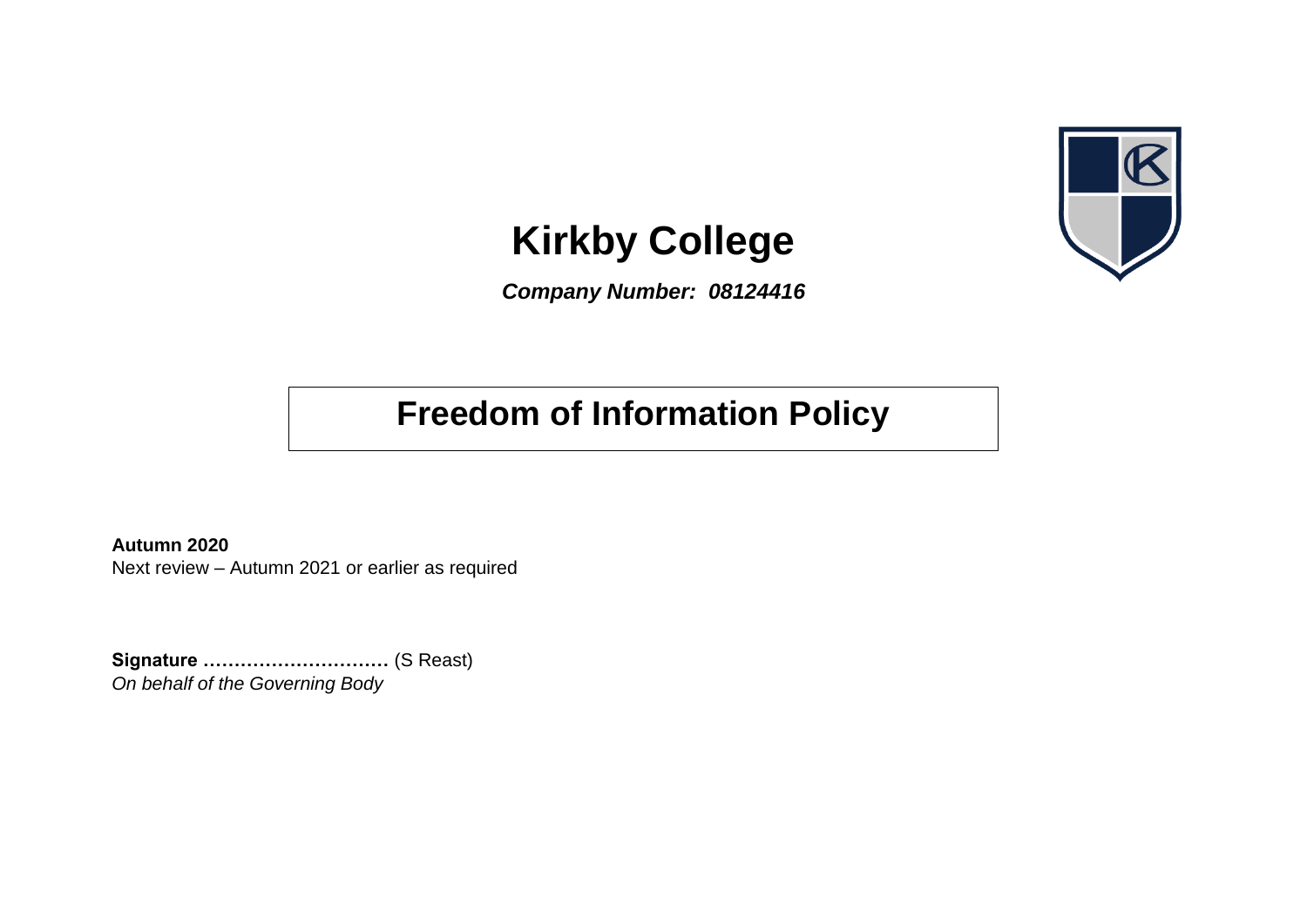### **Statutory Requests for Information**

Requirements for managing requests for information to comply with the Freedom of Information Act 2000 (FOI), the Environmental Information Regulations (EIR), the Data Protection Act 1998 (DPA) and from 25<sup>th</sup> May 2018 the General Data Protection Regulations 2016

Policy points are numbered. The numbering corresponds to explanations of 'why?' and 'how?' for each point further down the page.

#### **What must I do?**

For all types of request for Information:

- 1. *MUST*: We must **correctly identify** the law which applies to the information being requested and manage the request in compliance with that law
- 2. *MUST*: Information should be **released** unless there a strong legal justification for withholding it.
- 3. *MUST:* Whenever we **refuse** to provide information, we must clearly and fully explain the reasons why
- 4. *MUST*: We must provide **advice and assistance** to people making a request.
- 5. *MUST*: We must always try to **reply** as quickly as possible, but always within the legal deadline.
- 6. *MUST*: All employees must promptly **provide** all relevant information to a request if asked for it
- 7. *MUST*: If we decide to **charge** for information, we must do so in accordance with a published policy.
- 8. *MUST*: Where reasonable and practical, we must provide the information in the **format** requested by the applicant.
- 9. *MUST*: When we respond to a request, we must tell the requestor about our **internal review** process.
- *10.MUST*: When responding to a complaint, we must advise the requestor that they may **complain to the ICO** if they remain unhappy with the outcome.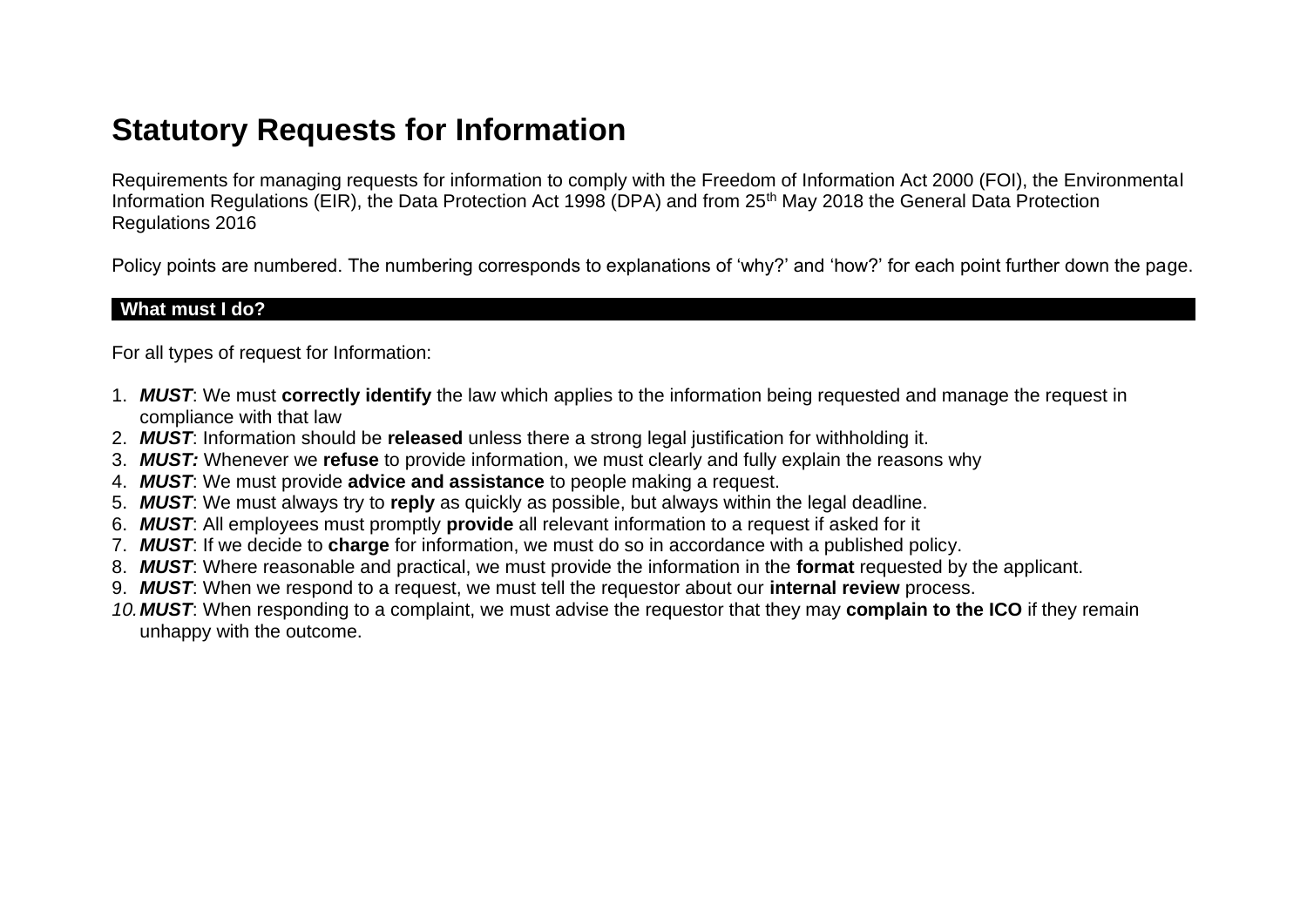#### **Why must I do it?**

- 1. The requestor does not have to specify under what legislation they are making a request. It is our responsibility to correctly identify which legislation applies.
- 2. We serve the public. We should not hide information from them. The Acts are intended to make us more accountable to the public, to make our processes more transparent, and to encourage the public to trust us. Information should be released unless we can strongly justify withholding it (embarrassment is not a sufficient reason to withhold information). In some cases, we may have to release non-personal information because it is in the public interest although it might otherwise have been considered exempt. Also, it is a legal offence to deliberately withhold or destroy requested information where there is no legal reason to do so.
- 3. We will not be obliged to provide all or part of the information requested if a legal justification applies. If we believe a reason does apply then we must help the public to challenge our decisions effectively by giving our reasons and doing so clearly and fully in line with the requirements of the Acts. This is a legal requirement.
- 4. The Acts require us to assist requestors, especially where we may be considering refusing a request, in guiding the public on how to clarify or re-scope their request to achieve the best outcome. This is a legal requirement.
- 5. The laws provide statutory deadlines for responding to a request; FOI & EIR 20 working days, DPA 40 calendar days (but 20 working days under GDPR from May 2018). There are limited reasons to extend the deadlines. The laws expect information to be well managed and accessible, therefore there is an assumption that requests should be routinely responded to well in advance of the deadline.
- 6. In order to comply with regulator and corporate targets for fulfilling requests, all employees have a role to play in making information relevant to the request available promptly so that a response can be drafted within the timescale.
- 7. The laws require us to make clear the basis for charging to ensure that charges are fair and un-obstructive. We must tell requestors whether a charge applies before we provide the information and we should tell them what that charge will be.
- 8. The acts duty on us to provide information in a format that the requester would find most convenient to their needs. We may refuse unreasonable demands and charge in certain cases, but in principle the requestor should be able to receive the information in the way they specify.
- 9. It is a requirement of the act to have an internal review process. Where a requestor expresses dissatisfaction with a response, this must be treated as a complaint. The act states that expressing dissatisfaction is enough to require us to treat it as such. The ICO requires us to complete the internal review process before it will accept an escalation of a complaint to their office.
- 10.This is a statutory requirement.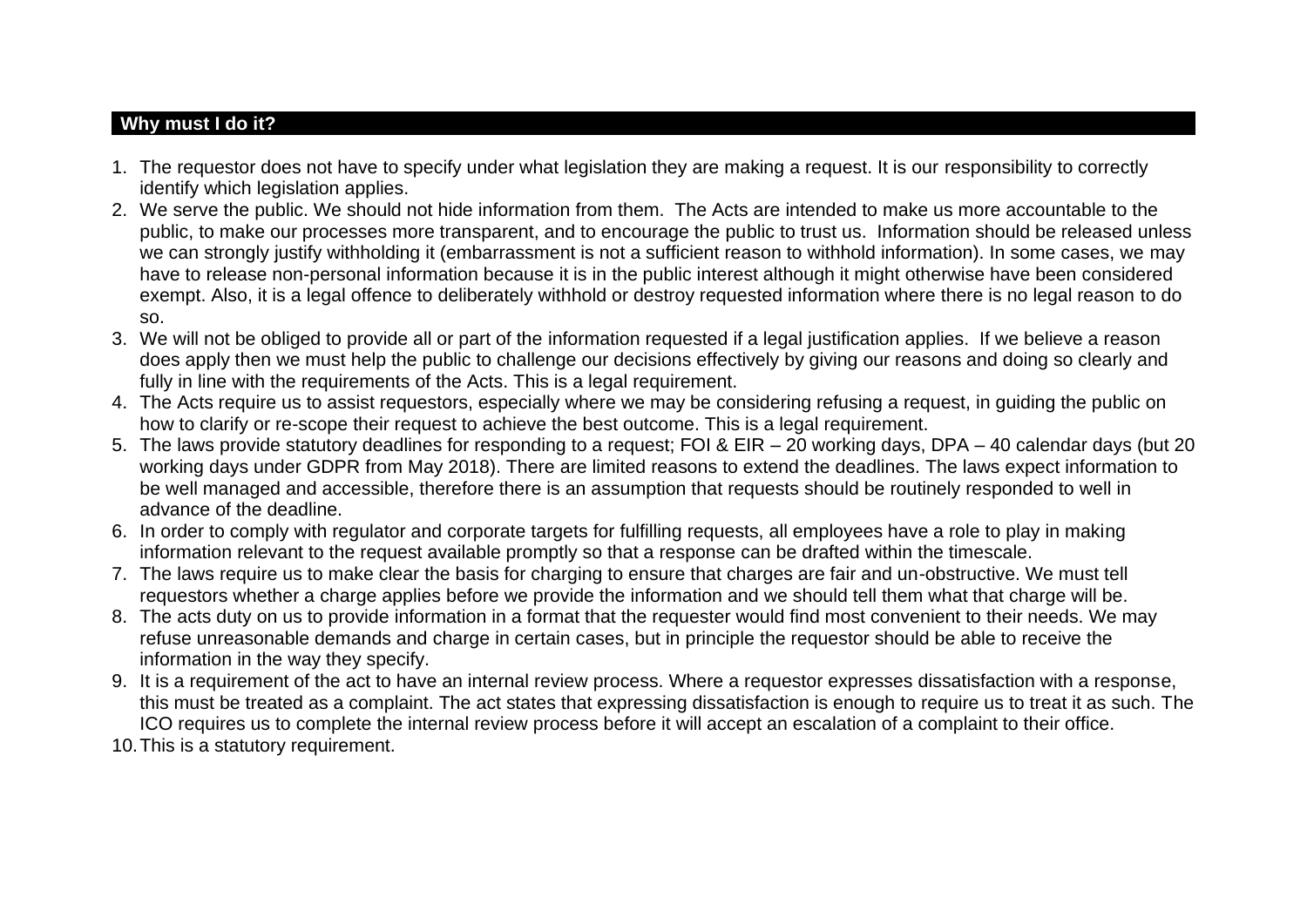#### **How must I do it?**

- 1. Follow guidance and training to correctly identify whether the request should be handled under FOI, EIR or DPA/GDPR.
- 2. By following the points of this policy and accompanying guidance and training
- 3. Ensure the employee making decisions about what can be released and drafting the response has access to legal guidance in order to make the response full and compliant with the law.
- 4. Discuss the likely response with the requestor if their request is likely to be refused and explain options that would help them receive as useful a response as possible within the limits of the law. Although we should not ask requestors what they intend to do with the information they have requested, we can explain what we do hold and what is likely to be disclosable to them.
- 5. We must record performance against the statutory deadlines to ensure we are aware of how well we are complying with the law and to help make changes to processes if necessary.
- 6. Make sure the information you manage is accessible and well structured so that you can retrieve it quickly when requested.
- 7. It is not lawful to charge for information without a published policy explaining the basis for arriving at a fee. In the absence of a published policy, charges are not made.
- 8. There must be strong prohibitive reasons not to provide information in a format that is within our ability to provide. Conversion to a new format is however different to having to significantly edit and rearrange information to make it legible in the format requested. Under the latter circumstances, a refusal may be valid but advice should be sought if unsure.
- 9. We choose to manage complaints (known as Internal Reviews) within 20 working days. Where a simple error has been made in the response it may be that the issue can be resolved informally. If not, then a full review of how the request was handled is required. This must be undertaken by an employee who was not involved in drafting or approving the original request, although the employee drafting the response may discuss how the original request was handled with those involved.
- 10.Ensure that the contact details for the ICO are provided to the requestor on any response documentation and explain when it is appropriate to escalate a complaint the ICO in order to make requestors aware of their rights

#### **What if I need to do something against the policy?**

If you believe you have a valid business reason for an exception to these policy points, having read and understood the reasons why they are in place, please raise a formal request by contacting the Data Protection Officer.